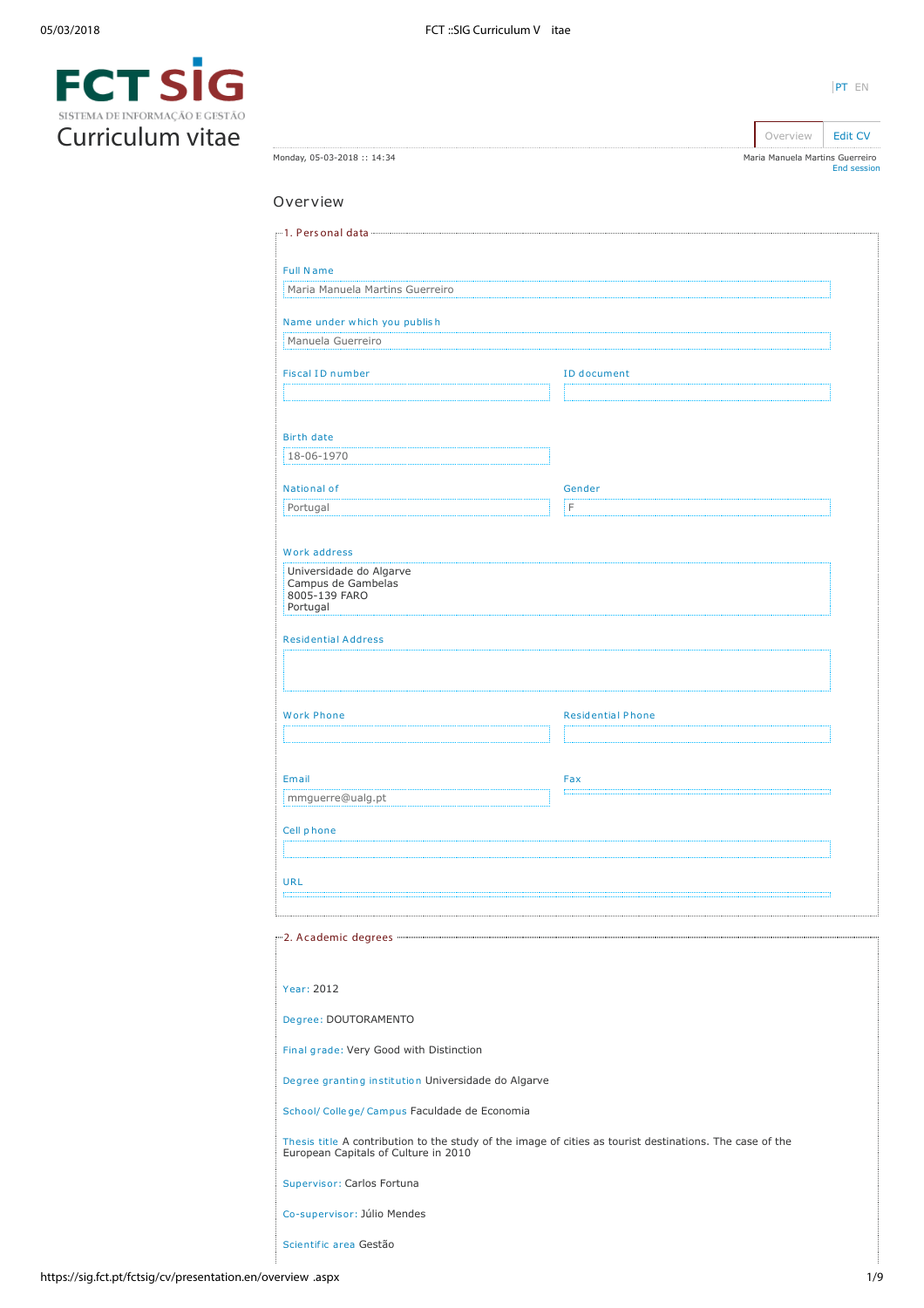| 05/03/2018 |                                           | FCT: SIG Curriculum Vitae                                                                                               |                                                     |  |
|------------|-------------------------------------------|-------------------------------------------------------------------------------------------------------------------------|-----------------------------------------------------|--|
|            | Program title n/a                         |                                                                                                                         |                                                     |  |
|            | <b>Year: 1996</b>                         |                                                                                                                         |                                                     |  |
|            |                                           | Degree: Diploma of Advanced Studies in Marketing                                                                        |                                                     |  |
|            | Final grade: 14                           |                                                                                                                         |                                                     |  |
|            |                                           | Degree granting institution Universidade do Algarve                                                                     |                                                     |  |
|            | <b>School/College/Campus Other</b>        |                                                                                                                         |                                                     |  |
|            |                                           | <b>Thesis title The Advertiser and Advertising</b>                                                                      |                                                     |  |
|            | <b>Supervisor:</b>                        |                                                                                                                         |                                                     |  |
|            | Co-supervisor:                            |                                                                                                                         |                                                     |  |
|            | Scientific area Gestão / Marketing        |                                                                                                                         |                                                     |  |
|            | <b>Number of curricular years 2</b>       |                                                                                                                         |                                                     |  |
|            |                                           | <b>Program title Diploma of Advanced Studies in Marketing</b>                                                           |                                                     |  |
|            | <b>Year: 2003</b>                         |                                                                                                                         |                                                     |  |
|            | <b>Degree: MESTRADO</b>                   |                                                                                                                         |                                                     |  |
|            | Final grade: Very good                    |                                                                                                                         |                                                     |  |
|            |                                           | Degree granting institution Universidade do Algarve                                                                     |                                                     |  |
|            |                                           | School/College/Campus Faculdade de Ciências Humanas e Sociais                                                           |                                                     |  |
|            |                                           | Thesis title City, Heritage and Marketing. The strategic management of the image of the city of Silves                  |                                                     |  |
|            |                                           | <b>Supervisor: Prof Doutor Carlos Fortuna</b>                                                                           |                                                     |  |
|            | Co-supervisor:                            |                                                                                                                         |                                                     |  |
|            | Scientific area Gestão Cultural           |                                                                                                                         |                                                     |  |
|            | <b>Number of curricular years 2</b>       |                                                                                                                         |                                                     |  |
|            |                                           | Program title Master in Heritage Management                                                                             |                                                     |  |
|            | <b>Year: 1994</b>                         |                                                                                                                         |                                                     |  |
|            | <b>Degree: LICENCIATURA</b>               |                                                                                                                         |                                                     |  |
|            | Final grade: 13                           |                                                                                                                         |                                                     |  |
|            |                                           | Degree granting institution Universidade Técnica de Lisboa                                                              |                                                     |  |
|            | <b>School/College/Campus Other</b>        |                                                                                                                         |                                                     |  |
|            | Thesis title n/a                          |                                                                                                                         |                                                     |  |
|            | <b>Supervisor:</b>                        |                                                                                                                         |                                                     |  |
|            | <b>Co-supervisor:</b>                     |                                                                                                                         |                                                     |  |
|            | Scientific area Ciências Sociais          |                                                                                                                         |                                                     |  |
|            | <b>Number of curricular years 4</b>       |                                                                                                                         |                                                     |  |
|            | <b>Program title Social Communication</b> |                                                                                                                         |                                                     |  |
|            |                                           | 3. Previous activity and current status <b>Communication and Status</b> and Status and Status and Status and Status and |                                                     |  |
|            | Período                                   | Cargo, categoria ou actividade                                                                                          | Instituição                                         |  |
|            | 27-7-2012 a                               | Auxilary Professor                                                                                                      | Faculdade de Economia da Universidade<br>do Algarve |  |

21-10-2009 a 25-11- 2011 City Councilor for Culture, Tourism, Sports and Education Câmara Municipal de Silves 01-11-1996 a 26-7- <sup>2012</sup> Assistant Professor Universidade do Algarve

per 4. Area of scientific activity **contractions** and the set of scientific activity **contract of the set of scientific** 

ŧ,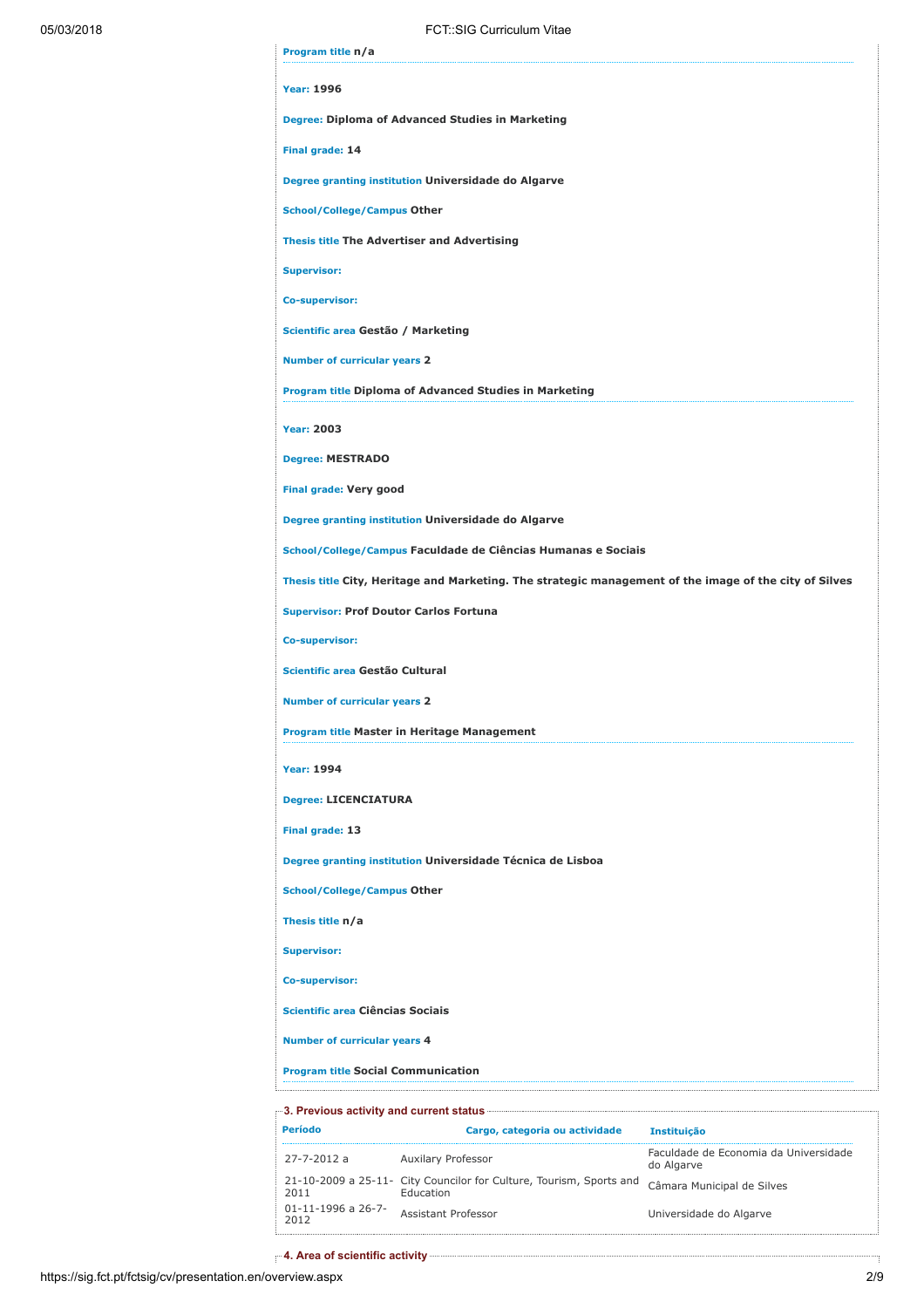Research developed in the areas of Management and Tourism, especially in the fields of Marketing, Cities, Image and Brand of places (cities and tourist destinations) Cultural Events and Tourist Experience.

#### 5. Present research interest

## Domain of specialization

Marketing Management and Tourism.

#### Current research interests

Marketing and Tourism, with a greater focus on the issues of Image and of Place Branding (Cities and Tourist Destinations), Cultural Events, Arts and Cultural Marketing, Tourism Experience.

## Other professional interests/activities

Consulting in Cultural Marketing, Events Marketing and Tourism Marketing.

#### 6. Experience as scientific adviser

## P.hD. Thesis (working in progress):

1. Golestaneh, Homayoun (…) Human-centered place branding: an integrated approach to place branding. PhD in Economic and Management Sciences. Economics Faculty of University of Algarve.

2. Serajzahedi, Armita (…) Toward Appropriate Higher Education Branding: To Educate, Train and Satisfy Creative Thinkers. PhD in Economic and Management Sciences. Economics Faculty of University of Algarve. 3. Hadian, Houman (…). Fan engagement in social media: A comparison between Iranians and Portuguese in

Instagram. PhD in Economic and Management Sciences. Economics Faculty of University of Algarve. Co-Scientific Adviser: Professor Nelson Matos.

4. Novik, Veranika (…). Conceptualizing and measuring immersive brand experience. PhD in Economic and Management Sciences. Economics Faculty of University of Algarve. Co-Scientific Adviser: Professor Patrícia Pinto. 5. Marefatnia, Sara (…). Designing and Measuring Hotel Brand Experiences. PhD in Tourism. Economics Faculty of University of Algarve. Co-Scientific Adviser: Professor Eugénia Ferreira.

6. Alipourianzadeh, Rahil (…) The effects of customer equity and emotion on tourists' satisfaction and loyalty. PhD in Tourism. Economics Faculty of University of Algarve. Co-Scientific Adviser: Professor Patrícia Pinto. 7. Tasso de Saxe-Coburgo e Bragança, José (...) Exploring Perceived Brand Globalness vs. Perceived Brand Localness. A case in the Algarve. PhD in Economic and Management Sciences. Economics Faculty of University of Algarve. Co-Scientific Adviser: Professor Patrícia Pinto.

8. Esteves, Filipa (…) O Valor da Marca: Da perspetiva do Marketing às perspetivas Financeira e Contabilística (Brand Equity: From Marketing Perspective to Financial and Accounting Perspectives). PhD in Economic and Management Sciences. Economics Faculty of University of Algarve. Co-Scientific Adviser: Professor Lúcia Rodrigues, Universidade do Minho.

9. 2013 Mota, Miriam (…) Perceções dos Residentes em Cidades Património Mundial da UNESCO: uma abordagem ao centro histórico de São Luís, Brasil (Residents' perceptons at UNESCO World Heritage cities: an approach to the historical center of São Luís, Brazil). PhD in Tourism. Economics Faculty of University of Algarve. Co-Scientific Adviser: Professor Patrícia Pinto.

Master dissertations (completed):

1. Van Dijk, Denise (…) Marketing-as-Practice: Business Analysis. Dissertação. Master in Marketing. Economics Faculty of University of Algarve. Co-Scientific adviser: Professor Carlos Cândido.

2. Wikesjö, Magda Maria Vieira Fernandes (…) Medindo a experiência em eventos culturais: o caso 365 Algarve. Master in Marketing Management. Economics Faculty of University of Algarve. Co-Scientific Adviser: Dr.ª Dália Paulo.

3. Istrate, Manuela (…) Customer Satisfaction in Hostel Accommodation: A case Study on Gold Coast Hotel, Lagos. Master in Tourism Organizations Management. Economics Faculty of University of Algarve. Co-Scientific adviser: Professor Luís Pereira.

4. Nunes, Carolina Costa (2017) As relações attachment-aversion no caso de marcas de distribuidor. Uma perspetiva de estudantes universitários (The attachment-aversion relationships in the case of private labels. The university students perspective). Master in Marketing. Economics Faculty of University of Algarve. Co-Scientific adviser: Professor Patrícia Pinto (mark: 19).

5. Pais, Roberto Miguel Piteira (2017) O papel da informação na gestão da ansiedade, satisfação e fidelização. O caso de uma clínica de imagiologia (The role of information in the management of anxiety, satisfaction and loyalty. The case of an imaging clinic). Master in Management of Healthcare Organizations. Economics Faculty of University of Algarve. Co-Scientific adviser: Professor Dora Agapito (mark: 17).

6. Abderrahman AIT BAKRIM (2016) The effects of eWOM on Hotels' Management - A research study carried in Spain, Portugal and Morocco. Supervisors: Hicham ATTOUCH, Maria Manuela Martins Guerreiro and Javier Ramon Perez-Aranda. Erasmus + Master degree in Hospitality Management. Faculty of Law, Economics and Social sciences-souissi, Université Mohammed V de Rabat.

7. Camarinha, Nídia Alexandra machado (2016) A avaliação da experiência turística: o caso dos cruzeiristas no porto de Portimão (The evaluation of the tourist experience: the case of the cruise tourists at the port of Portimão). Master in Marketing. Economics Faculty of University of Algarve. Co-Scientific adviser: Professor Júlio Mendes (mark: 16).

8. Brás, Nídia Isabel (2016) Festival Islâmico De Mértola: as de Experiências de uns e de Outros. Uma Perspetiva de Marketing de Eventos (Islamic Festival Of Mértola: An Event Marketing Perspective). Master in Marketing. Economics Faculty of University of Algarve. Co-Scientific adviser: Professor Júlio Mendes (mark: 17).

9. Bernardo de Jesus, Ana Beatriz (2016) Estórias para um Turismo Slow. Contributos para o Marketing na Serra Algarvia (Stories for Slow Tourism. Contributions to Marketing the inland of Algarve). Master in Marketing. Economics Faculty of University of Algarve. Co-Scientific adviser: Professor Júlio Mendes (mark: 19). 10. Novik, Veranika (2016) The impact of gender differences on consumer-brand relationships. Master in

Marketing. Economics Faculty of University of Algarve. Co-Scientific adviser: Professor Patrícia Pinto (mark: 19). Best Dissertation Award – FEUAlg.

11. Ferreira, Marlino Guilherme Borges (2016) Traços salientes da personalidade da marca de Cabo Verde enquanto destino turístico. A Perspetiva de Agentes de Viagens e Operadores Turísticos (Outstanding features of Cape Verde's brand personality as a tourism destination. The Perspective of Travel Agents and Tour Operators). Master in Management. Economics Faculty of University of Algarve. Co-Scientific adviser: Professor Bernardete Sequeira (mark: 15)

12. Teresa, Joana (2015) Experiência gastronómica e lealdade ao destino turístico: uma relação possível? (Gastronomic experience and loyalty to the tourist destination: is there a relationship?). Master in Marketing. Economics Faculty of University of Algarve. Co-Scientific adviser: Professor Patrícia Pinto (mark: 19). 13. Leandro, Ana Luísa Cabrita Andrade (2015) O envolvimento do consumidor no âmbito do crowdfunding: uma abordagem exploratória. (Consumer involvement in crowdfunding: an exploratory approach). Master in Marketing. Economics Faculty of University of Algarve. Co-Scientific adviser: Professor Júlio Mendes (mark: 17).<br>14. Cruz, Inês Gonçalves de Matos (2016) Reflexões em Torno de um Estágio no Serviço das Publicações da<br>União Report. Master in Management. Economics Faculty of University of Algarve. Internship supervisor: Els Breedstraet – European Commission (mark: 16).

15. Carina Isabel da Cruz Brazão (2016) Estratégias de conteúdo digital - O caso de um estágio na Nata Design. (Digital content strategies - The case of an internship at Nata Design). Internship Report. Master in Marketing. Economics Faculty of University of Algarve Internship supervisor: Drª Claúdia Fonseca - NataDesign (mark: 17)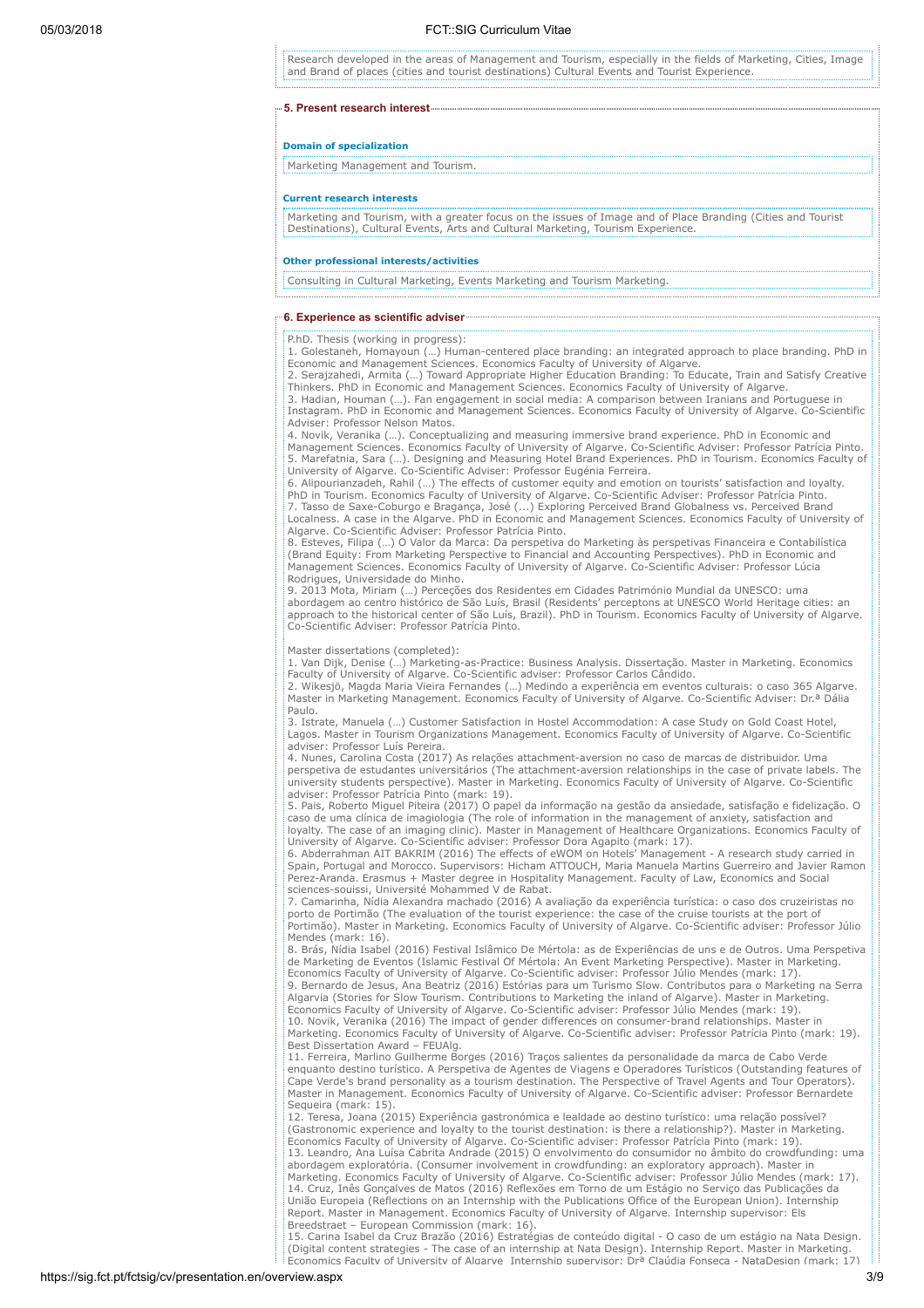additional causes of the control of the control of the control of the conduct of the conservation of the const<br>16. Pacheco, José Manuel de Brito (2015) Social Media Marketing. Reflexões em torno de um estágio na Ogilvy &<br>M Faculty of University of Algarve. Internship Scientific Dr. Nelson Pimenta, Ogylvy. (mark: 18).

17. Gonçalves, Joana Sofia Dias (2015) A personalidade da marca de eventos. O caso dos festivais de música em Portugal. (Brand personality of events. The case of music festivals in Portugal). Master in Marketing. Economics Faculty of University of Algarve. Co-Scientific adviser: Professor Júlio Mendes (mark: 19).

18. Bexiga, Nuno (2015) Crescimento da atividade turística em Faro através de experiências criativas. (Growing tourism activity in Faro through creative experiences) Master in Marketing. Economics Faculty of University of<br>Algarve. Co-Scientific adviser: Professor Júlio Mendes (mark: 19).<br>19. Cardoso, Colete Aguiar Louro (2015) A vi

(The perspectives of students and employees about the University of Algarve). Internship Report. Master in Marketing. Economics Faculty of University of Algarve. Internship supervisor: Dr. André Botelheiro. (mark: 16).<br>20. Bento, Sandrine (2014) O papel da gestão de marcas para as PMEs. (The role of brand management for<br>SMEs).

21. Chaykina, Taisiya (2013) Brand personality of Portugal for the russian-speaking market. Master in Marketing.<br>Economics Faculty of University of Algarve. Co-Scientific adviser: Júlio Mendes (mark: 17).<br>22. Carapinha, An

23. Guerreiro, Abílio (2013) O impacto da variável comunicação na entrevista médica. (The impact of the communication in the medical interview). Professional Activity Report. Master in Marketing. Economics Faculty of<br>University of Algarve (mark: 16).<br>24. Neto, Cristina (2013) Um Cartão Turístico para Faro. (A tourist card fo

Master in Tourism Organizations Management. Economics Faculty of University of Algarve (mark: 16).

25. Alves, Liliana Isabel Petreques (2012) Monchique: identidade e marca. (Monchique: identity and brand). Master in Management of Tourism Organizations. Economics Faculty of University of Algarve. Co-Scientific adviser: Professor Júlio Mendes (mark: 17).

26. Martins, Cristina Bezerra Cavalcantti (2010) Um estudo sobre as motivações e a satisfação dos clientes com<br>os "Safaris". (A study of customer motivation and satisfaction with "Safaris"). Master in Marketing. Economics<br>

27. Vale, Sandra (2010) Identificação dos factores de atractividade de Almancil, uma perspectiva de marketing. (The attractiveness of Almancil: a marketing perspective). Master in Management of Tourism Organizations. Economics Faculty of University of Algarve. Co-Scientific adviser: Professor João Albino Silva.

Master dissertations (working on progress):

1. Makarova, Anna (…) How events can influence in the customer experience at The Blue Hostel?: an internship storytelling. Internship Report. Master in Tourism Organizations Management. Economics Faculty of University of Algarve. Internship supervisor: Rita Ferreira.

2. Ponceano, Inês (…) Um estudo sobre a atitude dos consumidores face à compra online – O caso do Hipermercado Jumbo. (A study on the attitude of consumers towards online shopping - The case of the Jumbo Supermarket) Internship Report. Master in Marketing Management. Economics Faculty of University of Algarve.

Internship supervisor: Dr. Eduardo Alves. 3. Paulo, Leonardo (…) New Museum Experiences: does Augmented Reality impacts visitors' journey?. Master in Marketing Management. Economics Faculty of University of Algarve. Co-Scientific adviser: Professor Patrícia Pinto.

4. Costa, Lídia (…) 365 Algarve: Everyday Counts. An internship Storytelling. Master in Marketing Management.

Economics Faculty of University of Algarve. Internship supervisor: Eng. João Fernandes.<br>5. Martins, Sílvis (...) Das perceções à experiência do evento: a perspetiva dos residentes em relação à Feira<br>Medieval de Silves. (Fr Medieval Fair). Master in Marketing Management. Economics Faculty of University of Algarve. . Co-Scientific

adviser: Professor Patrícia Pinto. 6. Vlad, (…) A marketing and design project for the "International Conference on Marketing and Design: Intersections and Challenges". Project Report. Master in Marketing Management. Economics Faculty of University of Algarve. Co-Scientific adviser: Professor António Lacerda.

7. Schaefer, Sarah (…) Sagres, um destino atrativo? Visões de residentes e visitantes. (Sagres, is it an attractive destination? Perspectives of residents and visitors). Master in Marketing Management. Economics Faculty of University of Algarve. Co-Scientific adviser: Professor Júlio Mendes.

8. Lopes, Catarina Félix (…) O consumo de experiências e o hedonismo. Os eventos como palcos de diversão, emoção e memória. (The consumption of experiences and hedonism. Events as stages of fun, emotion and memory). Master in Marketing Management. Economics Faculty of University of Algarve. Co-Scientific adviser: Professor Nelson Matos.

9. Marcos, André (…) A criação de valor no context do marketing business to business. (The added value in the context of marketing business to business). Master in Management. Economics Faculty of University of Algarve. Co-Scientific adviser: Professor Júlio Mendes.

10. Lima, Ricardo (…) A satisfação de clientes no setor da manutenção: uma perspetiva B2B. (Customer Satisfaction in the Maintenance Industry: A B2B Perspective) Master in Marketing. Economics Faculty of<br>University of Algarve. Co-Scientific adviser: Professor Luís Pereira.<br>11. Ponte, Francisco (...) Uma análise da relação

perspetiva de gestores hoteleiros em Portugal. (An analysis of the relationship between managing social media platforms and eWOM. A perspective of hotel managers in Portugal). Master in Marketing. Economics Faculty of<br>University of Algarve. Co-Scientific adviser: Professor Júlio Mendes.<br>12. Santos, Joana Inácio (...) Brand Emotion

Marketing. Economics Faculty of University of Algarve. Co-Scientific adviser: Professor Nelson Matos.

13. Rodrigues, Rute (…) Implicações da gestão de plataformas de social media na valorização do eWOM. O caso TripAdvisor em Portugal. (Implications of the management of social media platforms in the valuation of eWOM. The Case TripAdvisor in Portugal). Master in Marketing. Economics Faculty of University of Algarve. Co-Scientific adviser: Professor Javier Ramon Perez Aranda (University of Malaga).

14. Rodrigues, Acácio (…) Contributo dos relacionamentos para a fidelização nos serviços de saúde: Um estudo de caso. (Contribution of the relationships for the loyalty in the Healthcare services: A case study). Master in Management of Healthcare Organizations. Economics Faculty of University of Algarve. Co-Scientific adviser: Professor Bernardete Sequeira.

15. Valente, Ricardo (…) Uma Avaliação da Qualidade dos Serviços de Saúde: perspetivas de utentes e de profissionais. (An Evaluation of the Quality of Healthcare Services: perspectives of users and professionals). Master in Management of Healthcare Organizations. Economics Faculty of University of Algarve. Co-Scientific adviser: Professor Júlio Mendes.

16. Melo dos Santos, Carina Sofia do Carmo (...) Marketing Cultural num Concerto Clássico: uma escala de<br>experiência de eventos. (Cultural Marketing in a Classical Concert: an event experience scale). Master in<br>Management.

17. Viana, Maria (…) Estudo da identidade visual das marcas das Capitais Europeias da Cultura. (Study of the visual identity of the European Capitals of Culture brands). Master in Marketing. Economics Faculty of University

of Algarve. Co-Scientific adviser: Professor António Lacerda.<br>18. Lourenço, E. C ( ) Consumer behavior regarding the purchase of distribution branded food products. ).<br>Master in Marketing. Economics Faculty of University o

20. Leal, Sandra Lami ( ) Internal Marketing. ). Master in Marketing. Economics Faculty of University of Algarve. Co-Scientific adviser: Professor Júlio Mendes.

7. Participation in R&D projects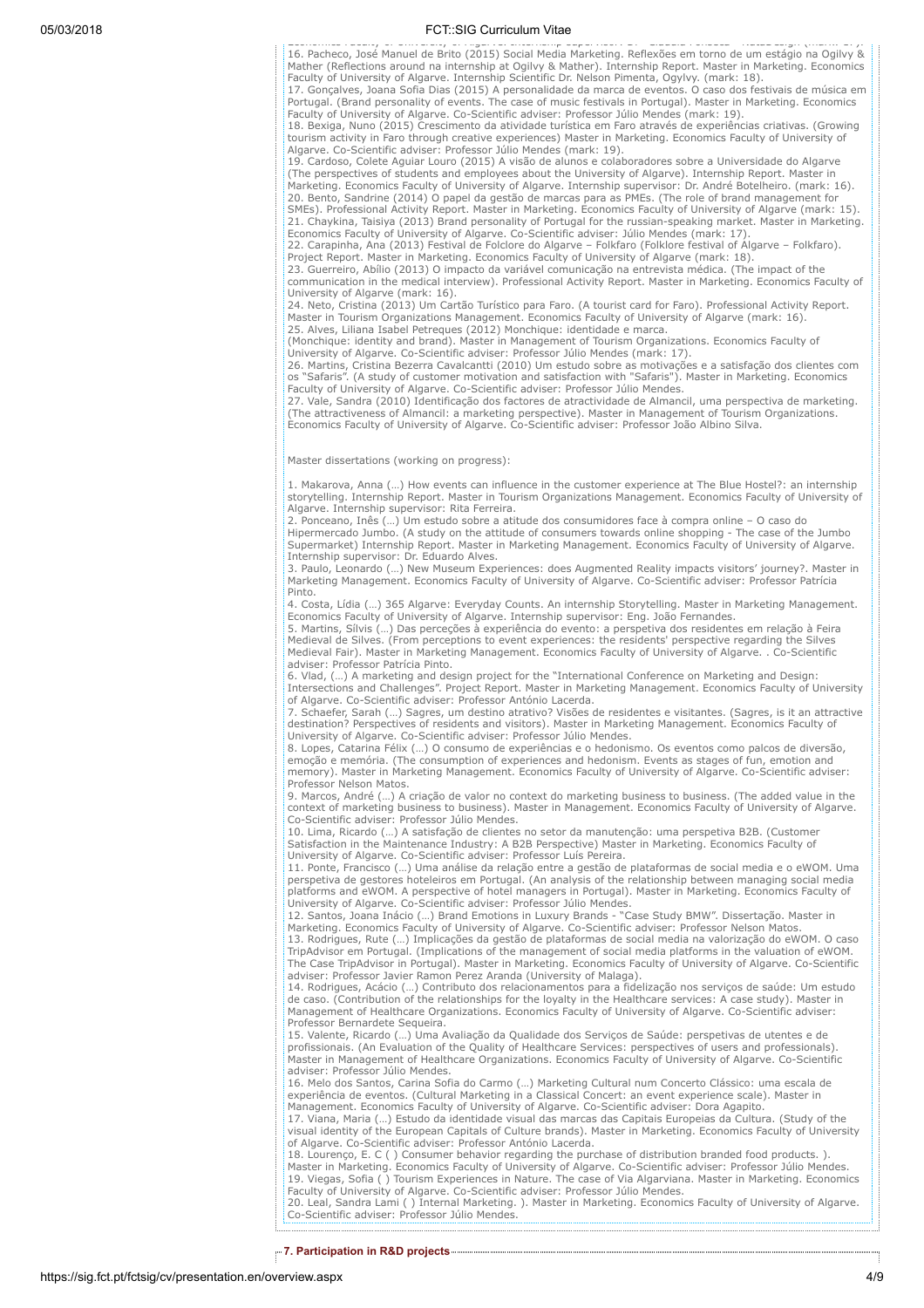#### Participação em projectos de investigação (coordenador/membro de equipas)

Membro das equipas de investigação nos seguintes projectos:

Título: "Turismo Cultural no Algarve". Entidade proponente: Região de Turismo do Algarve. Data: Dezembro de 1013 a Março de 2014.

Título: "Públicos da Feira Medieval de Castro Marim". Entidade proponente: Câmara Municipal de Castro Marim. Data: 2009.

Título: "Estudo de Caracterização do Ecoturismo no Algarve". Entidade proponente: CCDR Algarve. Data: 2008.

Título: "Estudos dos hábitos e práticas culturais dos algarvios". Entidade proponente: Delegação Regional da Cultura do Algarve. Data: 2007.

Título: "Consumos Culturais dos Turistas". Entidade proponente: Delegação Regional da Cultura do Algarve. Data: 2007.

Título: "Plano Estratégico para o Teatro das Figuras". Entidade proponente: Teatro Municipal de Faro. Data: 2005.

Título: "Avaliação Integrada da Faro 2005 - Capital Nacional da Cultura". Entidade proponente: Estrutura de Missão de Faro Capital Nacional da Cultura 2005. Data: Março de 2005 a Maio de 2006.

Título: "Destino Turístico Arade – Uma estratégia de Intervenção. Avaliação da Qualidade no Destino Turístico Arade". Entidade proponente: Agência do Arade. Data: Abril de 2004 a Março 2005.

Título: "Construção de Indicadores da Qualidade no Turismo". Entidade proponente: Secretaria de Estado do Turismo. Data: Janeiro de 2000 a Julho de 2001.

| Year | Name of the prize or award               | <b>Promoting entity</b>                                         |
|------|------------------------------------------|-----------------------------------------------------------------|
| 2016 | Best Paper Award                         | Udayana University and Université<br>Paris I, Panthéon Sorbonne |
| 2016 | Best Paper Award                         | CIFO Research Center                                            |
| 2017 | Best Paper Award                         | CIFO Research Center                                            |
| 2009 | Prémio Ceratónia em Economia e<br>Gestão | Caixa Geral de Depósitos e<br>Universidade do Algarve           |

### 9. Published works

```
Teses
```
Guerreiro, M. M. (2012) Contributo para o Estudo da Imagem das Cidades enquanto Destinos Turísticos. O Caso das Capitais Europeias da Cultura em 2010". Tese de Doutoramento. Faculdade de Economia da Universidade do Algarve. Orientação Científica do Prof. Doutor Carlos Fortuna (Faculdade de Economia da Universidade de Coimbra) e prof. Doutor Júlio da Costa Mendes (Faculdade de Economia da Universidade do Algarve.

Guerreiro, M. M. (2003) "Cidade, Património e Marketing – Gestão Estratégica da Imagem da Cidade de Silves", Dissertação de Mestrado, Faculdade de Ciências Humanas e Sociais, Universidade do Algarve e Universidade de Paris VIII. Orientação Científica do Prof. Doutor Carlos Fortuna (Faculdade de Economia da Universidade de Coimbra)

# Capítulos de livros

Brás, N., Mendes, J., Guerreiro, M. and Sequeira, B. (2018) How do residents experience their own festivals? A qualitative approach on meanings and experiences. In Mair, J. (Ed.) Routledge Handbook of Festivals. 2nd edition. Routledge (forthcoming).

Henriques, C., Guerreiro, M., Mendes, J. and Ramos, C. (2018) Fado as a popular cultural expression in the context of a tourist city. In Lundberg, C. and Ziakas, V. (Ed.) Handbook on Popular Culture and Tourism. Routledge (forthcoming).

Mendes, J., Paulo, D., Guerreiro, M., Marques, J. F. and Henriques, C. ( ) A Cultura na Região do Algarve (1986-<br>20120). In Guerreiro,J., Silva, J. A., Covas, A. and Rebelo, E. L. (Eds.), Economia e a Sociedade da Região d

Mendes, J. and Guerreiro, M. (2017) Conceptualizing the Cruise Ship Tourist Experience. In Dowling, R. and Weden, C. (Eds.). Cruise Ship Tourism. 2nd Edition, CABI, Uk. USA: 205-219.

Guerreiro, M. and Mendes, J. (2017) Gestão da Marca e da Imagem. In Ferreira, P. and Agapito, D. (Eds.). Manual de Gestão de Marketing – da teoria à prática. Sílabas e Desafios. Faro: 171-186.

Sequeira, B. D., Lourenço, P. M., Guerreiro, M. and Mendes, J. (2016) Cante Alentejano and Tourism in<br>Alentejo. In Henriques, C., Moreira, M. C., César, P. A. B. (Eds.), Tourism and History World Heritage – Case<br>Studies of (CICS.NOVA.UMinho): 426-453.

Mota, M., Guerreiro, M. and Pinto, P. (2016) The World Heritage Brand and Tourism: An Approach to the<br>Historic Centre of São Luís, Brazil - Heritage Tourism Marketing. In Henriques, C., Moreira, M. C., César, P. A. B.<br>(Eds Social Sciences – University of Minho (CICS.NOVA.UMinho): 287-312.

Guerreiro, M. and Mendes, J. (2015) Tourism and Marketing: new challenges to make places more attractive. In lo, M. and konstantinou, K. (Eds.) Marketing and Governing Innovative Industrial Areas Integrated Guidelines – A Handbook. MerProject – projeto cofinanciado pela European Regional Development Fund. European Union. wiki e-book Available at http://www.merproject.eu/mediawiki/index.php/Main\_Page, accessed in 13 of july

Guerreiro, M. (2015). Creative tourism. In J. Jafari & H. Xiao (eds.), Encyclopedia of Tourism. Springer, DOI 10.1007/978-3-319-01669-6\_1-1.

Guerreiro, M., Brás, M. and Mendes, J. (2015) Imagem e Segurança nos destinos turísticos. In Amorin, E.,<br>Soares, C. & Tarlow, P. (Eds.), Segurança: um desafio para os setores de lazer, viagens e turismo. Instituto<br>Politécn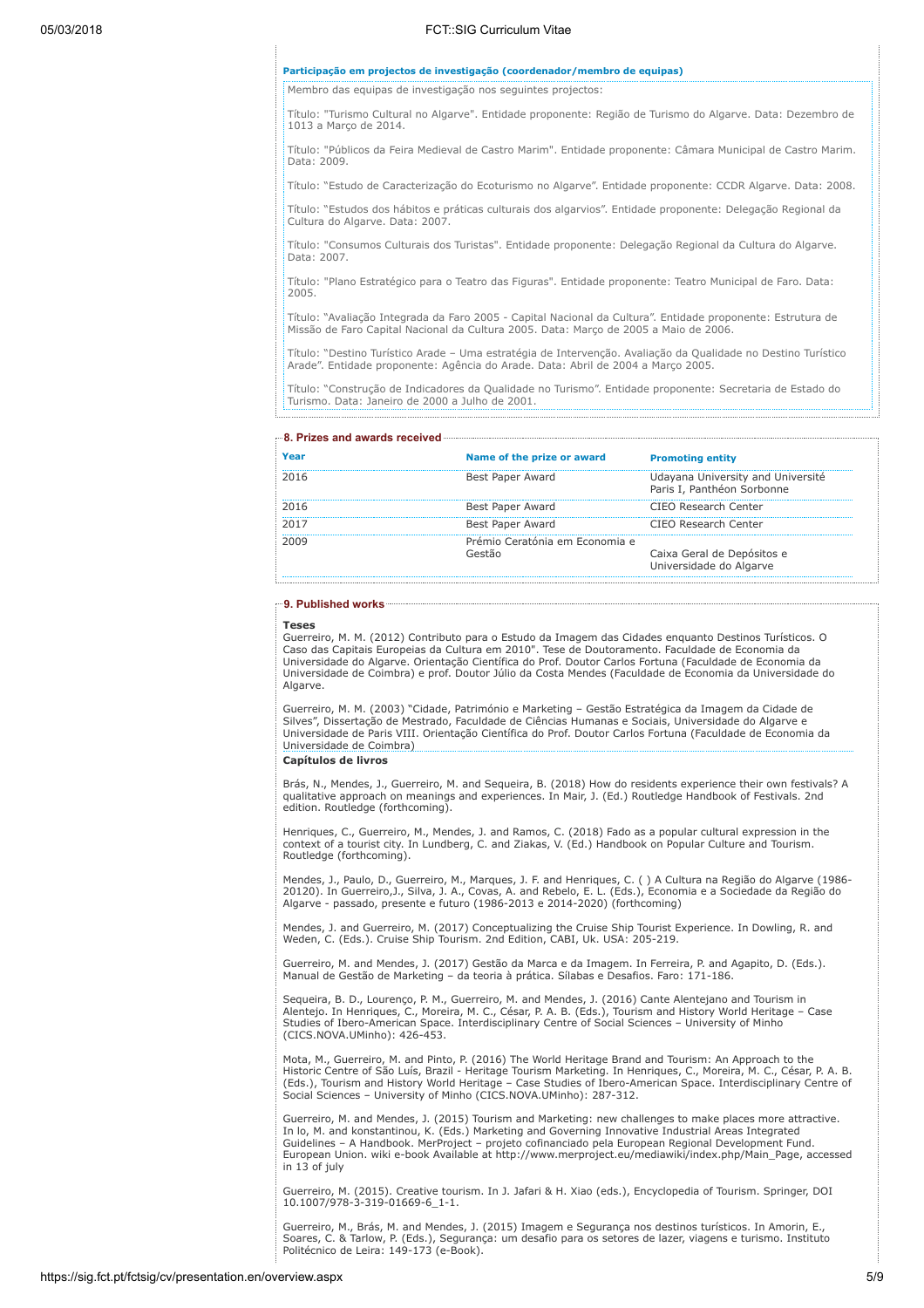Guerreiro, M., Mendes, J. and Henriques, C. (2014) Turismo Cultural em Análise. Contributos Metodológicos para a inventariação de Recursos Turísticos de Base Cultural (Cap. IV – Produtos). In Santos, M., Águas, P., Serra, F., Santos, J. A. (2014), TMS Conference Series – Perspetivas Contemporâneas em Turismo. UALG/ESGHT, pp. 427-442.

Mendes, J, P. Valle and M. Guerreiro (2010) Destination image and events: a structural model for Algarve" In Tourism Development and Management, Edited by Silva, J. A, Jafar Jafari and Noel Scott, Universidade do Algarve, Faro, 95-116

Mendes J. e M. Guerreiro (2010) "Reconstruir a experiência turística com base nas memórias perdidas", In Turismo de Experiência, Edited by A. P. Netto e C. Gaeta, Editora Senac, São Paulo, Brasil, 315-335.

Mendes, J., M. Guerreiro and P. Valle (2009) "Sustainable Planning for Community Venues". In Event Management and Sustainability, Edited by R. Raj, Leeds Metropolitan University, UK; J. Musgrave Leeds Metropolitan University, UK , Cabi, 150-159.

Cabaço, S., M. Guerreiro and J. Mendes (2008) "Cultural Products, Territory and Attenders: Case study of the<br>International Music Festival of Algarve", Selling or Telling? Paradoxes in Tourism, Culture and Heritage, Atlas<br>R

Veiga, C., M. M. Guerreiro (2000). "Vilamoura Case Study", BAHAIRE, Tim; BAUER, Michel; BERGSMA, Jan; GANTER, Dieter (ed.), in Learning Materials for Tourism Management in Europe, Vol. 1.

Guerreiro, M. M., J. Mendes, (2000). "Gerir a Comunicação e a Imagem de um Hospital Público – o Caso do Hospital Distrital de Faro", 2º Encontro INA.

# Artigos em revistas de circulação internacional com arbitragem científica

Perez-Aranda, J., Guerreiro, M. M.; Mendes, J. da C. (2018) Predictors of positive reviews on hotels. Hoteliers` perception. Online Information Review, (forthcoming) – Scopus Q1).

Novik, V., Pinto, P. and Guerreiro, M. (2017) Attachment-Aversion Model of Consumer-Brand Relationships in a Different Cultural Background. Journal of Spatial and Organizational Dynamics. IV (3): 278-295 Best Paper Award (Latindex).

Guerreiro, M., Mendes, J. and Valle, P. (2016) Nature-based tourism in the Algarve: A fact or a Myth?, I Journal of Spatial and Organizational Dynamic. IV (3): 265-277 (Best Paper Award) (Latindex).

Teresa, J., Pinto, P. and Guerreiro, M. (2016) O contributo da experiência gastronómica para o enriquecimento da experiência turística. Perspectivas de um estudo no Algarve, Portugal. Revista Turismo, Visão e Ação. Univali. 18 (3): 498-527 (Latindex).

Mendes, J. & Guerreiro, M. (2015) Segmentação de destinos turísticos: dos processos às estruturas. Revista Iberoamericana de Turismo. Vol. IV (2): 85-98 (Latindex).

Mendes, J., Henriques, C. and Guerreiro, M. (2015) Resources to cultural issues in the management of cultural tourism in the Algarve. International Journal of Scientific Management and Tourism. 4: 32-48.

Pérez-Aranda, J., Guerreiro, M. and Mendes, J. (2015) Are myths and legends used in tourism Communication as a resource? The case of Algarve online brochures. Enlightening Tourism. A Pathmaking Journal. 5 (1): 65-99 (Latindex).

Guerreiro, M, Agapito, A. and Pech, M. (2015) Exploring the personality traits of Portugal as a tourist destination: perspective of the Czech Market. Journal of Spatial and Organizational Dynamic, vol. III (2): 114- 124 (Latindex).

Guerreiro, M. and Mendes, J. (2014) Experiencing the Tourist City. The European Capital of Culture in Re-Designing City Routes. Journal of Spatial and Organizational Dynamics. 2 (4): 288-306 (ISSN: 2183-1912) (Latindex).

Barbeitos, I. M., Valle, P., Guerreiro, M. and Mendes, J. (2014) Visitors' Motivations, Satisfaction and Loyalty Towards Castro Marim Medieval Fair, Journal of Spatial and Organizational Dynamics. 2 (1): 89-100 (ISSN: 2183-1912) (Latindex).

Chaykina, T., Guerreiro, M. and Mendes, J. (2014) Destination brand personality of Portugal for the russian-speaking market. Journal of Spatial and Organizational Dynamics. 2 (1): 23-36 (ISSN: 2183-1912 (Latindex).

Valle, P., J. Mendes and M. Guerreiro, J. Mendes (2012) Residents' Participation in Events, Events Image and Destination Image: A Correspondence Analysis. Journal of Travel and Tourism Marketing, 29, 647-664 (ISSN: 1540-7306; ISI Thompson).

Valle, P., Guerreiro, M., Mendes, J. and J. Silva (2011) "The Cultural Offer as a Tourist Product in Coastal Destinations: The Case of the Algarve, Portugal", Tourism and Hospitality Research, 11 (4): 233-247.

Mendes, J., Valle, P. and M. Guerreiro (2011) Destination Image and Events: A Structural Model for the Algarve Case, Journal of Hospitality Marketing and Management, 19 (3/4), 366-384.

Mendes J., Valle P., Guerreiro, M. and J. Silva (2010) The Tourist Experience: Exploring the Relationship between Tourist Satisfaction and Destination Loyalty, TOURISM - An International Interdisciplinary Journal, 58(2), 114-126.

Valle, P., Guerreiro, M and J. Mendes (2010) Sustainable Cultural Events based on Marketing Segmentation: The Case of Faro Capital of Culture, PASOS Journal of Tourism and Cultural Heritage, 8(3), 91-104.

Guerreiro, M., J. Mendes and Patrícia Valle (2009) "Análise da satisfação dos residentes com o turismo: o caso de uma área – destino no Algarve, Portugal". Revista Turismo em Análise, vol 19 nº3, 488-504.

Valle, P., Silva, J. A., Mendes, J. and M. M. Guerreiro (2006), "Tourist Satisfaction and Destination Loyalty Intention: A Structural and Categorical Analysis", International Journal of Business Science and Applied Management, Vol 1 (1), 25-44.

**Artigos em revistas nacionais com arbitragem científica**<br>Vieira, G, J. Mendes, M. Guerreiro and P. Valle (2010). "The employee's satisfaction and their perception of the<br>organization performance in the tourism destination

Fortuna, C. e M. M. Guerreiro (2005) "Cidade Histórica: Globalização e Desafios do Turismo", in Territórios do Turismo, Revista Científica do ISAI, Porto, pp. 8-24.

Silva, J. A., J. Mendes e M. M. Guerreiro (2001). "A Qualidade dos Destinos Turísticos: dos Modelos aos Indicadores", in Revista Portuguesa de Gestão, INDEG Business School ISCTE, Lisboa, pp. 65-81.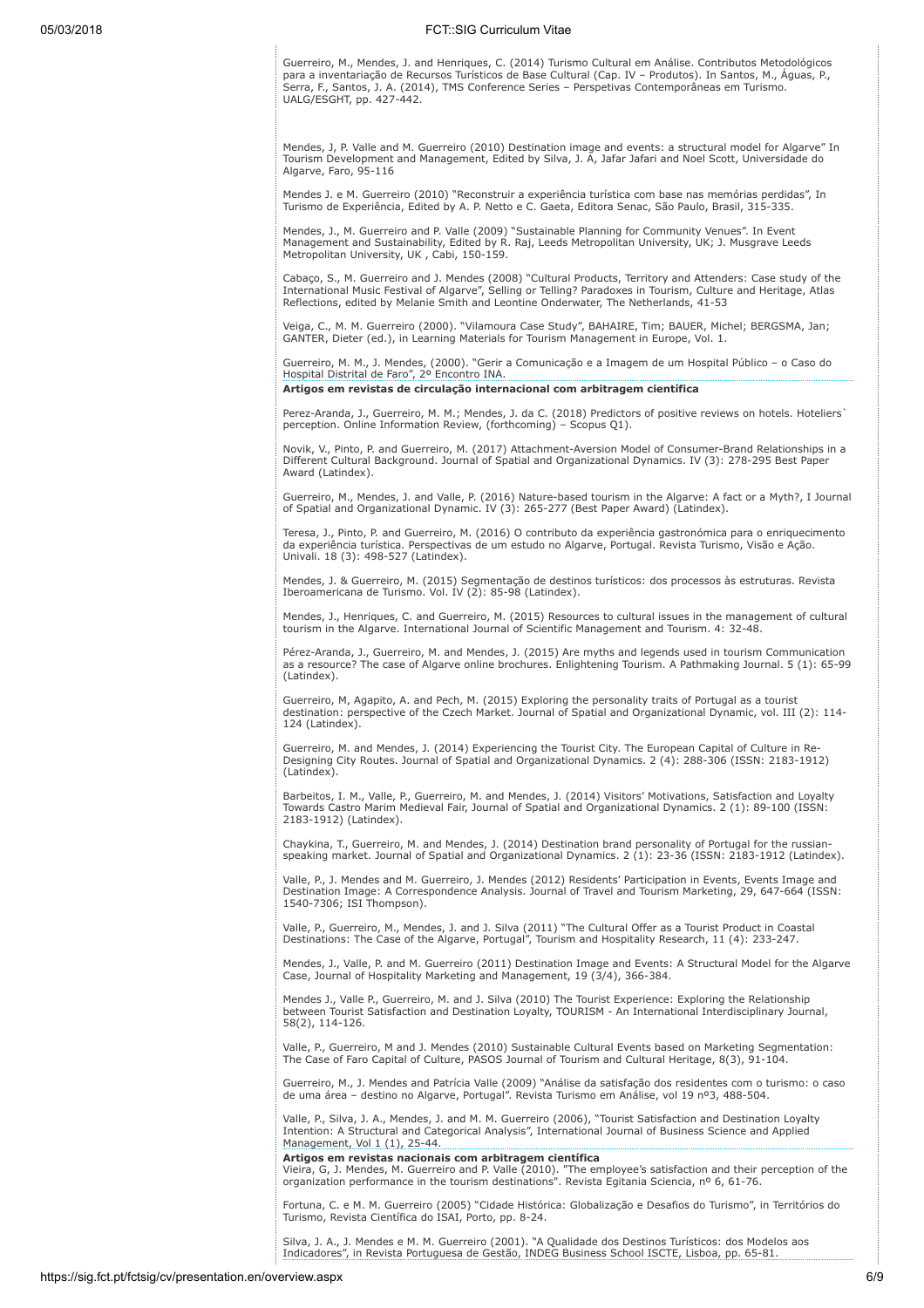# Publicações em actas de encontros científicos

Henriques, C., Guerreiro, M. and Mendes, J. (2016) A framework to the inventory of culture-based tourism products. Proceedings Book International Conference Promoting Cultural & Heritage Tourism, organized by Udayana University and Université Paris I, Panthéon Sorbonne, Bali, Indonésia, 1-3 September, 318-328 (Best Paper Award).

Mendes, J., Guerreiro, M. and Câncio, J. (2016) Integrated Approach for Sustainable Management of Cultural Heritage in Tourism Destinations. Proceedings of International Tourism Conference "Promoting cultural & heritage tourism". Bali, 1-3 September.

Mendes, J., Lança, M. and Guerreiro, M. (2016) An overview of quality management for tourism destinations: application of the EFQM excellence model. International Conference on Business, Information, and Tourism, 3-5 August, University Kuala Lumpur Business School, Kuala Lumpur, Malaysia, 91-115.

Mendes, J, Guerreiro, M. and Matos, N. (2016) Monitoring the Quality of Tourism Experiences. Asia Tourism Forum 2016 (ATF-16): The 12th Biennial Conference of Hospitality and Tourism Industry in Asia -A New<br>Approach to Wonderful Tourism (Sustainable, Responsible & Quality Tourism), Advances in Economics, Business<br>and Managemen

Mendes, J., Guerreiro, M., Freitas, J. C. (2016) Developing Operational Strategies for Sustainable Emerging<br>Tourism Destinations. In Freitas, J., Vong, M., and Mendes, J., (Eds.). Proceedings of the International<br>Conferenc Research & Policy Studies, DIT, Dili, Timor-Leste: 483-511.

Mendes, J., Guerreiro, M., Renda, A. I. and Pereira, A. (2016) Slow Marketing For Slow Tourism. In Freitas, J.,<br>Vong, M., and Mendes, J., (Eds.). Proceedings of the International Conference on Emerging Tourism Destinations: Challenges and Opportunities. (ICETD 2016), Centre for Applied Research & Policy Studies, DIT, Dili, Timor-Leste: 590-618.

Alves, L., Guerreiro, M., Mendes, J. & Pereira, V. (2016) From Place Identity to Place Branding in Emerging<br>Tourism Destination. In Freitas, J., Vong, M., and Mendes, J., (Eds.). Proceedings of the International Conference on Emerging Tourism Destinations: Challenges and Opportunities. (ICETD 2016), Centre for Applied Research & Policy Studies, DIT, Dili, Timor-Leste: 652-675.

Mendes, J and Guerreiro, M. (2014) Branding a destination: facts and myths! In Proceedings of the International Conference on Economics, Finance & Management Sciences, Singapore, 17-18 November: 101- 115.

Guerreiro, M., Mendes, J. and Henriques, C. (2014) Turismo Cultural em Análise. Contributos Metodológicos para a inventariação de Recursos Turísticos de Base Cultural. (Cap. IV – Produtos). In Santos, M., Àguas, P.,<br>Serra, F., Santos, J. A. (Eds.). TMS Conference Series – Perspetivas Contemporâneas em Turismo,<br>UALG/ESGHT, pp. http://sapientia.ualg.pt//handle/10400.1/6959

Valle, P., Mendes, J. Guerreiro, M. (2013) Environmental Awareness of Tourists: A Fact or a Myth?, Proceedings of the Second International Conference on Emerging Research Paradigms in Business and Social Sciences, 26- 28 November, 2013, Dubai.

Guerreiro, M., C. Fortuna e J. Mendes (2012) "O Turista como Co-Produtor da Experiência Turística: O Caso de uma Capital Europeia da Cultura", in proceedings of the XVII International Congress Creation and Development of Tourism Products: Innovation and Experiential Approach, Ourense Carballiño (Espanha) 21-23 November: 494-501 (available at http://www.aecit2012.com/index.php/pt/area-de-descargas).

Mendes, J., L. Pereira and M. Guerreiro (2010). "Measuring Tourist's happiness: the case of the Algarve", in Proceedings of The 6th International Symposium on Entrepreneurship in Tourism, University of Algarve, Faro (Portugal) 14-16 Mars.

Valle, P., J. Mendes and Guerreiro, M. (2009) "In Search of Sustainable Cultural Events Based on Marketing Segmentation: The case of Faro Capital of Culture", Proceedings of the Conference Cities as Creative Spaces for Cultural Tourism Conference, Istanbul, Turkey, 1-20.

Valle P., M. Guerreiro, J. Mendes (2009) "O perfil do participante na concentração motard de Faro: um contributo multidimensionall". XVII Congresso da Sociedade Portuguesa de Estatística 2008 (SPE) Sesimbra, 30 Setembro a 3 Outubro Real, 1-4.

Guerreiro, M., Valle, P. and J. Mendes (2009) "A Staged Authenticity: What Motivates Visitors of a Medieval Faire?", Proceedings of the Conference Cities as Creative Spaces for Cultural Tourism Conference, Istanbul, Turkey, 1-13.

Guerreiro, M, P Oom do Valle and J. Mendes (2009) "Antecedents and Consequences of a Tourist Experience. The Case of a Motorbike Meeting", Proceedings of Atlas Annual Conference Experience difference. Changing tourism and tourists experiences, Aalborg (Denmark), 27 -29 May, (CD Rom)

Valle, P, J Mendes and M. Guerreiro (2009) "The Tourist Experience: Exploring the Relationship Between Tourist<br>Satisfaction and Destination Loyalty". Proceedings of the Atlas Annual Conference Experience difference.<br>Changi

Mendes, J., M. Guerreiro e S. Cabaço (2009) "Live to Ride, Ride to Live: the Impacts of a Motorbike Concentration and the Interaction with the Local Community" Proceedings of the International Conference on Festivals & Events Research, Orlando (EUA), January 18-21, 66-70.

Mendes, J., J. A. Silva, M. Guerreiro e P. Oom do Valle (2009) "Monitoring Cultural Events: The Case of Faro 2005 National Capital of Culture", Proceedings of the International Conference on Festivals & Events Research, Orlando, (EUA) January 18-21, 18-23.

Guerreiro, M. M. (2008) "O Papel da Cultura na Gestão Marca das Cidades", Mundos Sociais Saberes e Práticas,<br>Área Temática: Cidades, Campos e Territórios, VI Congresso Português de Sociologia, Universidade Nova de<br>Lisboa, http://www.aps.pt/vicongresso/pdfs/191.pdf

Valle, P., Mendes, J. Guerreiro, M. e J. A. Silva (2008) "The Cultural Offer as a Tourist Product in Coastal Destinations: The Case of Algarve, Portugal". Proceedings of the Conference Cultural and Event Tourism: Issues & Debates, 5-9 Novembro, Alanya, Turquia, 430-451.

Guerreiro, M., Valle, P. e J. Mendes (2008) "Algarve Image versus Allgarve Image: The Tourist Perspective". Proceedings of the Conference Cultural and Event Tourism: Issues & Debates, Alanya, Turquia, 5-9 Novembro, 1089-1109.

Mendes, J., Valle, P. e M. Guerreiro (2008) "Destination Image and Events Image: A Structural Model for the Algarve Case". Proceedings of the Conference Cultural and Event Tourism: Issues & Debates, Alanya, Turquia,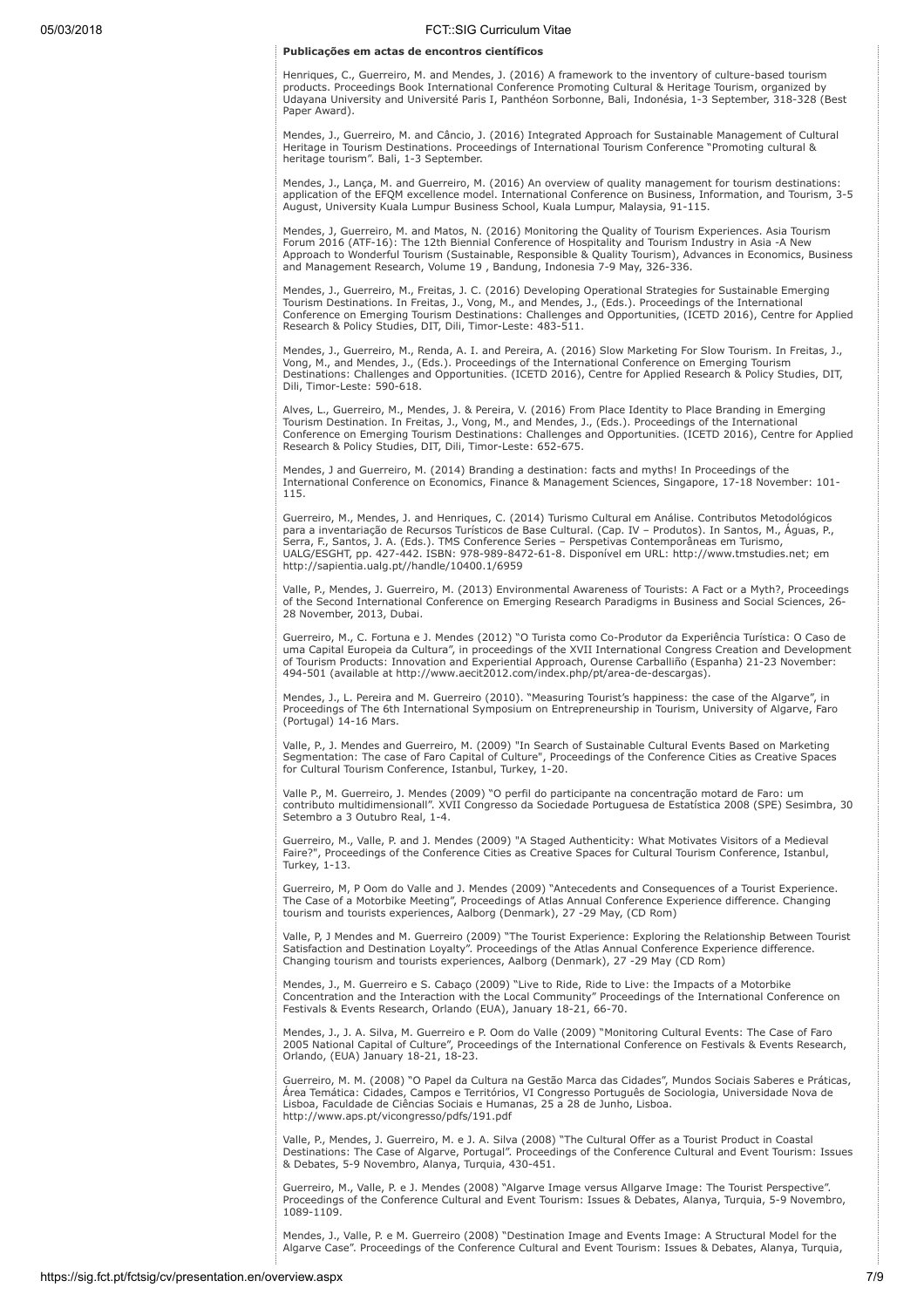5-9 Novembro, 509-527.

Valle, P., M. Guerreiro, J. Mendes, J. Silva, e C. Fortuna (2008) "Públicos de Grandes Espectáculos Culturais:<br>Uma Análise Categórica de Segmentos de Mercado". Actas das XIII Jornadas de Classificação e Análise de<br>Dados (J

Valle, P., M. M. Guerreiro, J. Mendes, J. A. Silva e C. Fortuna (2006), "Públicos de Grandes Espectáculos Culturais: Uma Análise Categórica de Segmentos de Mercado", in proceedings of XIII Jornadas Anuais de Classificação e Análise de Dados (JOCLAD-2006), Universidade Lusíada de Lisboa, Lisboa (Portugal),6-8 Abril, 90-97.

Silva, J. A., J. Mendes e M. M. Guerreiro (2005), " Sistemas de Monitorização da Qualidade nos Destinos Turísticos: O Caso Português", III Congresso sobre Planeamento e Gestão das Zonas Costeiras dos Países de Expressão Portuguesa – Perspectivas de Gestão e Sustentabilidade da Zona Costeira,Maputo, Moçambique,5 a 8 de Outubro (CD Rom);

Mendes J., J. A. Silva e M. M. Guerreiro (2005), "Desenvolvimento e Implementação de Estratégias de Gestão da Qualidade em Áreas Costeiras", III Congresso sobre Planeamento e Gestão das Zonas Costeiras dos Países<br>de Expressão Portuguesa – Perspectivas de Gestão e Sustentabilidade da Zona Costeira,Maputo, Moçambique, 5 a 8 de Outubro (CD Rom);

Guerreiro, M. M., J. A. Silva e J. Mendes (2005), "O Papel da Marca nas Estratégias de Comunicação dos Destinos Turísticos", III Congresso sobre Planeamento e Gestão das Zonas Costeiras dos Países de Expressão Portuguesa – Perspectivas de Gestão e Sustentabilidade da Zona Costeira Maputo, Moçambique, 5 a 8 de Outubro (CD Rom);

Mendes,J., M. M. Guerreiro, J. A. Silva e A. Laureano (2005) "Sistemas e Modelos de Certificação Para o Desenvolvimento Sustentável dos Destinos Turísticos", III Congresso sobre Planeamento e Gestão das Zonas Costeiras dos Países de Expressão Portuguesa – Perspectivas de Gestão e Sustentabilidade da Zona Costeira,Maputo, Moçambique, 5 a 8 de Outubro, (CD Rom);

Vieira, G., J. Mendes, J. A. Silva e M. M. Guerreiro (2005) "Turismo Sustentável - Princípios, Critérios e Estratégias de Intervenção em Áreas Costeiras", III Congresso sobre Planeamento e Gestão das Zonas Costeiras dos Países de Expressão Portuguesa – Perspectivas de Gestão e Sustentabilidade da Zona Costeira,Maputo, Moçambique, 5 a 8 de Outubro, (CD Rom);

Guerreiro, M. e Mendes, J., (2000). "Gerir a Comunicação e a Imagem num Hospital Público"in proceedings of the 2º Encontro Moderna Gestão Pública - Dos meios aos Resultados, Instituto Nacional de Administração, Lisboa, 395-406.

# Outras publicações

Guerreiro, M, P. Valle and J. Mendes (2013) "Events and Tourism Destination Image", LAP Lambert Academic Pubishing, Germany.

Silva, J A, Carlos Fortuna, Júlio Mendes e Manuela Guerreiro(2006) "Faro 2005, Capital Nacional da Cultura – Avaliação Integrada do Evento", Delegação Regional da Cultura do Algarve

Silva, J.A, J. Mendes, M. M. Guerreiro (2004) "O Destino Turístico Arade – Uma Estratégia de Intervenção.Avaliação da Qualidade no Destino Turístico", Agência do Arade

Silva, J.A, J. Mendes, M. M. Guerreiro (2001) "Construção de Indicadores de Avaliação da Qualidade no Turismo", Lisboa, Direcção Geral do Turismo

Águas, P.; M. M. Guerreiro, C. Pinheiro de Melo (1998) "Marketing e Promoção Turística – Métodos de Avaliação", in Dos Algarves, Revista da ESGHT/UALG, nº3, p. 35-41.

### 10. Communications in scientific meetings

**Comunicações orais por convite**<br>Guerreiro, M. (2014) "Tourism Place Marketing", Seminário Governança e Marketing, 31 de Março, Auditório Professa Teresa Júdice Gamito, FCSH (a convite do CRIA).

Guerreiro, M. M. (2013) "Património e Imagem das Cidades Turísticas ", 22 de Março, Auditório da CCDR, FARO (a convite da Câmara Municipal de Faro e da Associação Cultural Música XXI).

Guerreiro, M. M. (2008) "A Gestão da Marca Cidades Capitais Europeias da Cultura", Cidades e Novos Léxicos Urbanos, III Seminário da Rede Brasil/Portugal de Estudos Urbanos, Sessão Doutoral, Centro de Estudos Sociais, 16 a 18 de Junho, Coimbra.

Guerreiro, M. M. (2004) "Património e Turismo: Visões sobre a Cidade de Silves", Seminário Património e Turismo – Perspectivas, Instituto Português do Património Arquitectónico, Novembro, Faro. Outras comunicações orais

Novik, V., Pinto, P. and Guerreiro, M. (2017) Attachment-Aversion Model of Consumer-Brand Relationships in a Different Cultural Background. II Interdisciplinarity in Social and Human Sciences International Congress, Faro, 11-12 May (Best Paper Award).

Jesus, A., Guerreiro, M., Mendes, J. and Sequeira, B. (2016) Slow Tourism na perspetiva dos Sábios da Serra. In IX Congresso Português de Sociologia. Portugal, Território de Territórios. 6 a 8 de julho. Universidade do Algarve, Faculdade de Economia.

Novik, V., Guerreiro, M. and Pinto, P. (2016). The Impact of Gender Differences on Consumer-Brand Relationships. In 4th International Conference on Contemporary Marketing Issues, 22-24 June 2016, Heraklion, Greece.

Guerreiro, M., Valle, P., Fortuna, C. and Mendes, J. (2016). A scale for measuring the image of an urban tourism destination: insights from the Ruhr area. In 4th International Conference on Contemporary Marketing Issues, 22-24 June. Heraklion, Greece (paper accepted but not presented).

Lourenço, P., Sequeira, B., Mendes, J. and Guerreiro., M. (2016) Perceções sobre o Cante Alentejano e o Turismo no Alentejo. II Conferência Internacional de Turismo & História, 11 e 12 de março, ESGHT, Universidade do Algarve.

Guerreiro, M., Mendes, J. and Valle, P. (2016) Nature-based tourism in the Algarve: A fact or a Myth?. I Interdisciplinarity in Social and Human Sciences International Congress, Faro, 5th – 6th May.

Mendes J., Guerreiro, M. and Matos, N. (2016) Monitoring the Quality of Tourism Experiences. The 12th Biennal Conference of Hospitality and Tourism Industry in Asia, Bandung, West Java, Indonésia, 7-9 May.

Lourenço, P., Sequeira, B., Guerreiro, M. and Mendes, J. (2015) Perceções sobre o cante alentejano e o turismo no Alentejo. II conferência Internacional de Turismo e Historia. Universidade do Algarve/Universidade de Caxias do Sul, Faro, 11 Março.